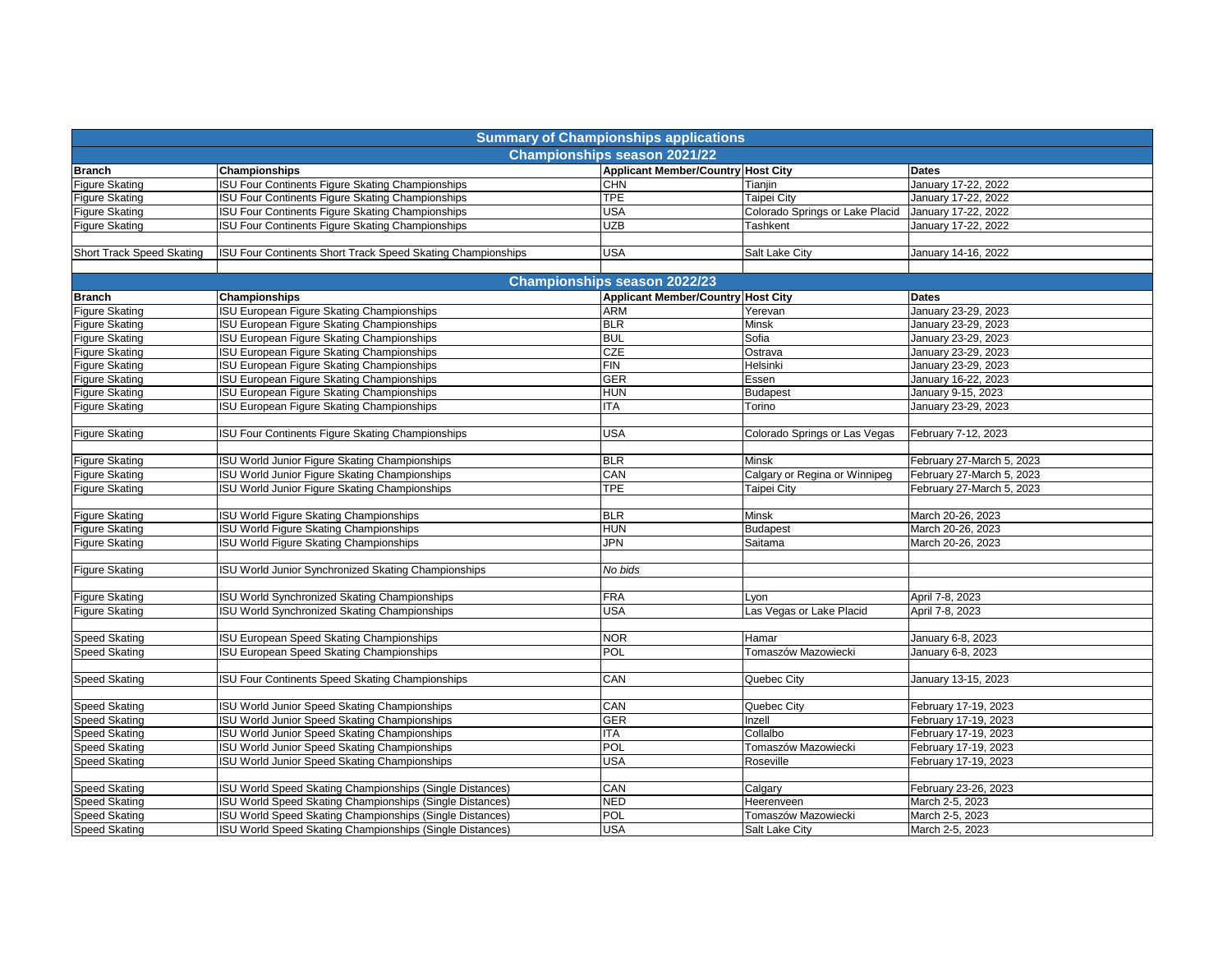| <b>Short Track Speed Skating</b> | ISU Four Continents Short Track Speed Skating Championships        | CAN                                 | Laval                                     | January 6-8, 2023    |
|----------------------------------|--------------------------------------------------------------------|-------------------------------------|-------------------------------------------|----------------------|
| <b>Short Track Speed Skating</b> | ISU Four Continents Short Track Speed Skating Championships        | USA                                 | Salt Lake City                            | January 13-15, 2023  |
|                                  |                                                                    |                                     |                                           |                      |
| <b>Short Track Speed Skating</b> | <b>ISU European Short Track Speed Skating Championships</b>        | <b>ITA</b>                          | Torino                                    | January 13-15, 2023  |
| <b>Short Track Speed Skating</b> | <b>ISU European Short Track Speed Skating Championships</b>        | POL                                 | Gdansk                                    | January 13-15, 2023  |
|                                  |                                                                    |                                     |                                           |                      |
| <b>Short Track Speed Skating</b> | <b>ISU World Junior Short Track Speed Skating Championships</b>    | CAN                                 | Montreal                                  | January 27-29, 2023  |
| <b>Short Track Speed Skating</b> | <b>ISU World Junior Short Track Speed Skating Championships</b>    | <b>TPE</b>                          | Taipei City                               | February 10-12, 2023 |
| <b>Short Track Speed Skating</b> | ISU World Junior Short Track Speed Skating Championships           | <b>ITA</b>                          | Bormio                                    | January 27-29, 2023  |
| <b>Short Track Speed Skating</b> | ISU World Junior Short Track Speed Skating Championships           | POL                                 | Gdansk                                    | January 27-29, 2023  |
|                                  |                                                                    |                                     |                                           |                      |
| <b>Short Track Speed Skating</b> | ISU World Short Track Speed Skating Championships                  | POL                                 | Gdansk                                    | March 10-12, 2023    |
| <b>Short Track Speed Skating</b> | ISU World Short Track Speed Skating Championships                  | <b>USA</b>                          | Salt Lake City                            | March 10-12, 2023    |
|                                  |                                                                    |                                     |                                           |                      |
|                                  |                                                                    | <b>Championships season 2023/24</b> |                                           |                      |
| <b>Branch</b>                    | Championships                                                      |                                     | <b>Applicant Member/Country Host City</b> | <b>Dates</b>         |
| <b>Speed Skating</b>             | SU European Speed Skating Championships                            | <b>NED</b>                          | Heerenveen                                | January 5-7, 2024    |
| <b>Speed Skating</b>             | <b>ISU European Speed Skating Championships</b>                    | POL                                 | Zakopane                                  | January 5-7, 2024    |
|                                  |                                                                    |                                     |                                           |                      |
| <b>Speed Skating</b>             | <b>ISU Four Continents Speed Skating Championships</b>             | CAN                                 | Quebec City                               | January 12-14, 2024  |
| <b>Speed Skating</b>             | ISU Four Continents Speed Skating Championships                    | <b>USA</b>                          | Salt Lake City or Milwaukee               | January 12-14, 2024  |
|                                  |                                                                    |                                     |                                           |                      |
| <b>Speed Skating</b>             | <b>ISU World Single Distances Speed Skating Championships</b>      | CAN                                 | Calgary                                   | February 15-18, 2024 |
| Speed Skating                    | <b>ISU World Single Distances Speed Skating Championships</b>      | <b>NOR</b>                          | Hamar                                     | February 15-18, 2024 |
| Speed Skating                    | ISU World Single Distances Speed Skating Championships             | POL                                 | Tomaszów Mazowiecki                       | February 15-18, 2024 |
| <b>Speed Skating</b>             | <b>ISU World Single Distances Speed Skating Championships</b>      | <b>USA</b>                          | Salt Lake City                            | February 15-18, 2024 |
|                                  |                                                                    |                                     |                                           |                      |
| <b>Speed Skating</b>             | <b>ISU World Junior Speed Skating Championships</b>                | CAN                                 | Quebec City                               | March 1-3, 2024      |
| <b>Speed Skating</b>             | <b>ISU World Junior Speed Skating Championships</b>                | POL                                 | Zakopane                                  | March 1-3, 2024      |
| <b>Speed Skating</b>             | <b>ISU World Junior Speed Skating Championships</b>                | <b>USA</b>                          | Roseville                                 | March 1-3, 2024      |
|                                  |                                                                    |                                     |                                           |                      |
| <b>Speed Skating</b>             | <b>ISU World Allround &amp; Sprint Speed Skating Championships</b> | BLR                                 | Minsk                                     | March 8-10, 2024     |
| <b>Speed Skating</b>             | ISU World Allround & Sprint Speed Skating Championships            | <b>GER</b>                          | Inzell                                    | March 8-10, 2024     |
| <b>Speed Skating</b>             | ISU World Allround & Sprint Speed Skating Championships            | <b>NED</b>                          | Heerenveen                                | March 8-10, 2024     |
| <b>Speed Skating</b>             | ISU World Allround & Sprint Speed Skating Championships            | <b>NOR</b>                          | Hamar                                     | March 8-10, 2024     |
| <b>Speed Skating</b>             | ISU World Allround & Sprint Speed Skating Championships            | <b>POL</b>                          | Tomaszów Mazowiecki                       | March 8-10, 2024     |
| <b>Speed Skating</b>             | ISU World Allround & Sprint Speed Skating Championships            | <b>USA</b>                          | Salt Lake City                            | March 8-10, 2024     |
|                                  |                                                                    |                                     |                                           |                      |
| <b>Short Track Speed Skating</b> | ISU Four Continents Short Track Speed Skating Championships        | CAN                                 | Laval                                     | January 5-7, 2024    |
| <b>Short Track Speed Skating</b> | ISU Four Continents Short Track Speed Skating Championships        | <b>TPE</b>                          | <b>Taipei City</b>                        | January 19-21, 2024  |
|                                  |                                                                    |                                     |                                           |                      |
| <b>Short Track Speed Skating</b> | ISU European Short Track Speed Skating Championships               | <b>NED</b>                          | Dordrecht                                 | January 12-14, 2024  |
| <b>Short Track Speed Skating</b> | ISU European Short Track Speed Skating Championships               | POL                                 | Gdansk                                    | January 12-14, 2024  |
|                                  |                                                                    |                                     |                                           |                      |
| <b>Short Track Speed Skating</b> | ISU World Junior Short Track Speed Skating Championships           | CAN                                 | Montreal                                  | February 23-25, 2024 |
| Short Track Speed Skating        | ISU World Junior Short Track Speed Skating Championships           | POL                                 | Gdansk                                    | February 23-25, 2024 |
|                                  |                                                                    |                                     |                                           |                      |
| Short Track Speed Skating        | <b>ISU World Short Track Speed Skating Championships</b>           | <b>NED</b>                          | Rotterdam                                 | March 15-17, 2024    |
| <b>Short Track Speed Skating</b> | <b>ISU World Short Track Speed Skating Championships</b>           | POL                                 | Gdansk                                    | March 8-10, 2024     |
|                                  |                                                                    |                                     |                                           |                      |